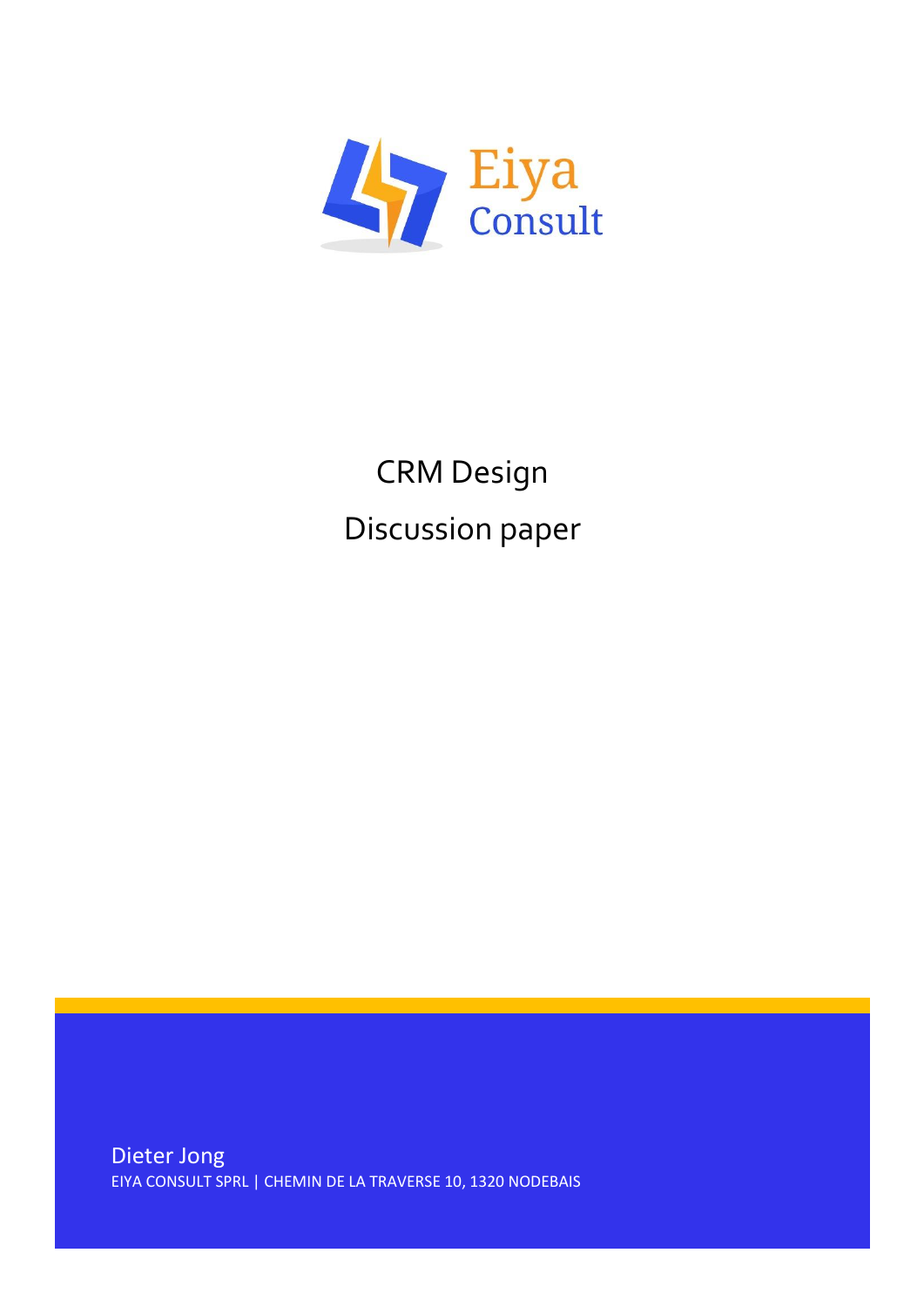## Table of Contents

| $\mathbf{2}$   |     |  |  |
|----------------|-----|--|--|
| 3              |     |  |  |
| 4              |     |  |  |
|                | 4.1 |  |  |
|                |     |  |  |
| 5 <sub>1</sub> |     |  |  |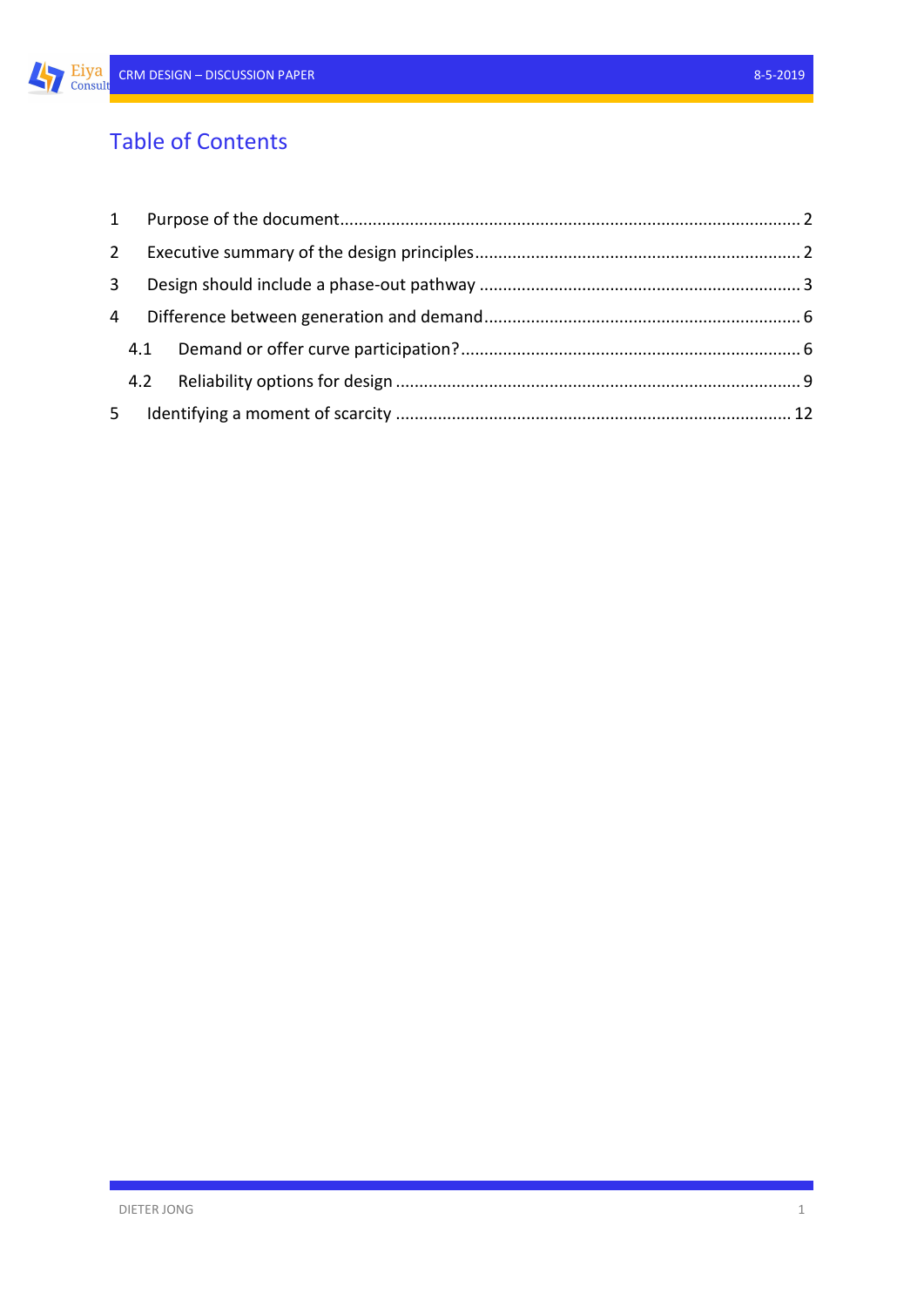#### <span id="page-2-0"></span>1 Purpose of the document

The purpose of this document is to provide a profound discussion paper on the design of a capacity remuneration market in the context of Belgium. While it is impossible to discuss every aspect of such a CRM in the energy market, it aims at providing an initial set of thoughts and considerations to be taken into account. It is an open invitation to other authors to correct, add, delete, contribute,… in any way possible to converge to an optimal understanding and design of the envisaged Belgian CRM.

Opinions in this paper are personal and should not be used outside the framework of this discussion document. This document does not pretend to be a final position of any of the authors, but it is merely a snapshot in an ongoing train of thoughts regarding the subject.

Any party or author that wishes to use parts of the document to support his public opinion shall be free to do so, but shall not refer to other authors nor quote those participating to this exercise.

### <span id="page-2-1"></span>2 Executive summary of the design principles

- Penalties for unavailability should be capped to the annual auction revenue of a unit/bid
- Portfolio bids should have an incentive to remain as small as possible
- A paid-as-cleared mechanism is necessary
- Existing capacity is obliged to offer at 0 euro/MW
- Shutdown announcement for any generation asset is to be provided at least 1 year in advance to ensure capacity firmness
- Shutdown announcements are to lead to a non-reversable process of closure to avoid manipulation of the offer curve
- Demand should appear in the demand curve for capacity, not in the offer curve
- The demand curve should be build up bottom-up taking into account the consumers active in the grid both for their maximum price and their volume contribution. They should be able to make multiple bids in terms of volume and price (stacking).
- Only for those consumers who do not explicitly make a bid, an implicit bid is to be made based on the VOLL.
- The VOLL should be sufficiently high.
- YMR and MMR volumes are to be based on their maximum grid capacity, de-rated using an historically based peak synchronicity factor.
- Consumers are to be technically limited to the maximum peak demand they are registered for in the CRM in times of scarcity.
- Reliability options are to be avoided. If applied, only 1 strike price should be applicable, related to the most expensive marginal production cost, and defined exante of the CRM auction.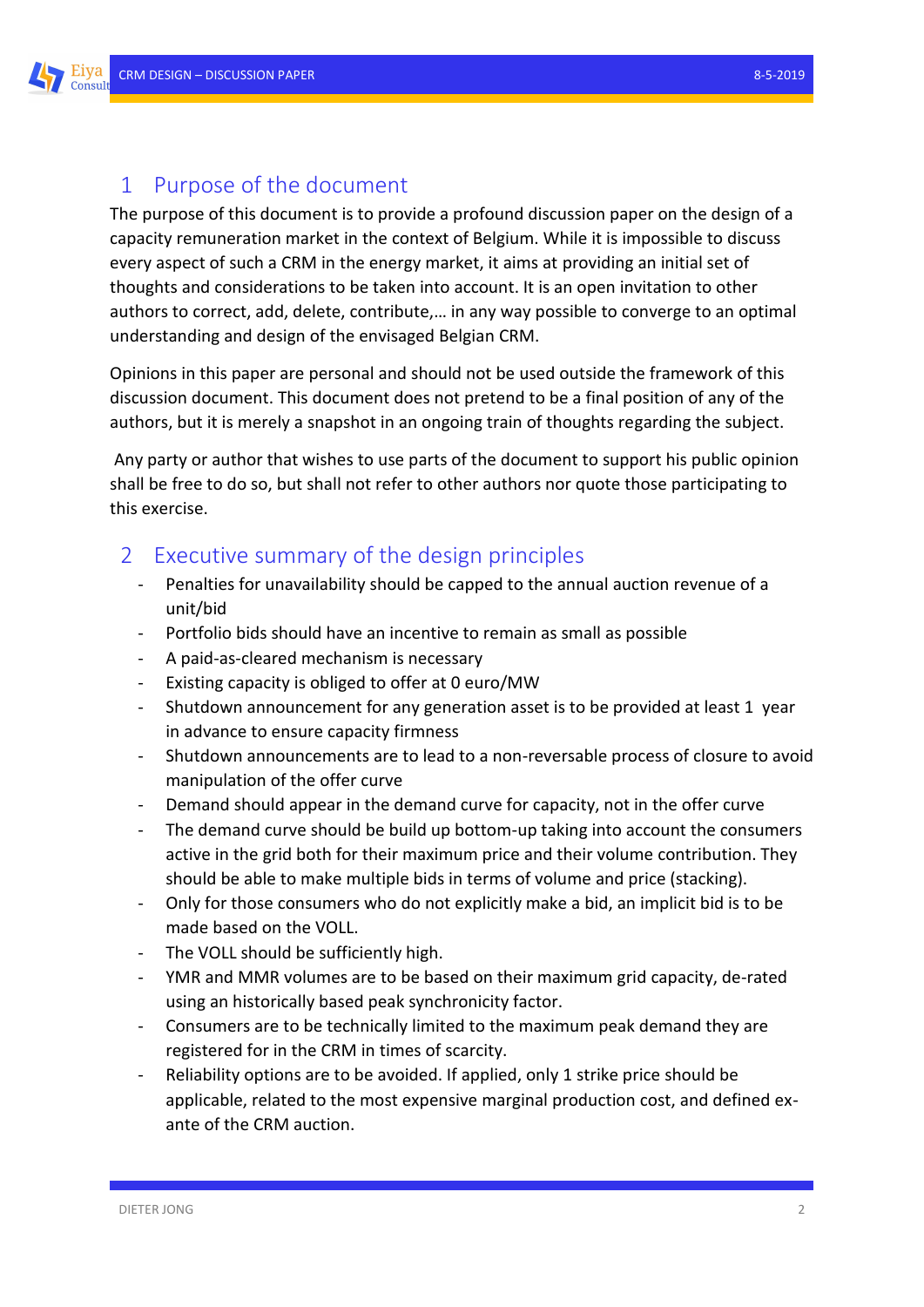

- Possible uncertainty on the strike price should lead to a higher strike price, rather than a lower one.
- No reliability options on demand, but a penalty scheme to oblige their power limitation in a moment of scarcity to the cleared capacity.
- Penalties on the demand side for overconsumption during moments of scarcity should mount up to 1000 euro/kW.
- The demand in the CRM has to equal the total electricity consumption of Belgium. Not only the Elia grid load.
- The scarcity indicator should be the real time available generation margin.

#### <span id="page-3-0"></span>3 Design should include a phase-out pathway

A CRM is an alternative way of organizing an energy market, as there are multiple other possibilities and hybrid solutions. As we do not know what the future will bring, we have to make sure that the design of any market model is future proof to the best of our abilities. But equally important, is that we should consider that whatever we put into place, it might not be desirable in the future anymore. An important feature of any market is that the design should take into account the potential phase-out of the market model itself. Especially with respect to the CRM in Belgium, which will be granted a temporary authorisation for maximum 10 years from Europe.

Launching markets is a lot more easy than terminating them. As a lot of investors and traders will take positions in a market, inevitably, any shut down scenario is going to 'steal' assets or expected revenue from some players. A practical example in a CRM is an industrial investing in his capability to shut down temporarily his processes. If the CRM stops auctioning at some point in time, he looses the return on his investment. One can give many more examples of this loss of revenue, which is not purely linked to the loss of the auction revenue, but also on the effect of the rest of the market functioning including the loss of expectations.

The easiest way of shutting down a market scheme is to terminate it when the value of the market drops to nearly zero. In such a scenario, there is no longer any direct loss or opportunity loss from participants or stakeholders. As the market value is defined as the product of the price and the volume traded, this can be achieved by either the volume or the price of the market that drops to zero. As such, the design of the market should take this possibility into account, and should facilitate it. In a market wide CRM scheme as envisaged in Belgium, the volume of the market can only drop to 0 if society would stop using electricity. As this is unlikely to happen in the near future (next 15 years), the focus should be on the price formation.

In order for a price to drop to 0 in an auction you should have an offer curve that starts at 0. So the design of the market should ensure that there are offers that have to bid in at 0 euro. Why would a producer place a bid at 0 euro? If his marginal cost to provide the capacity is 0,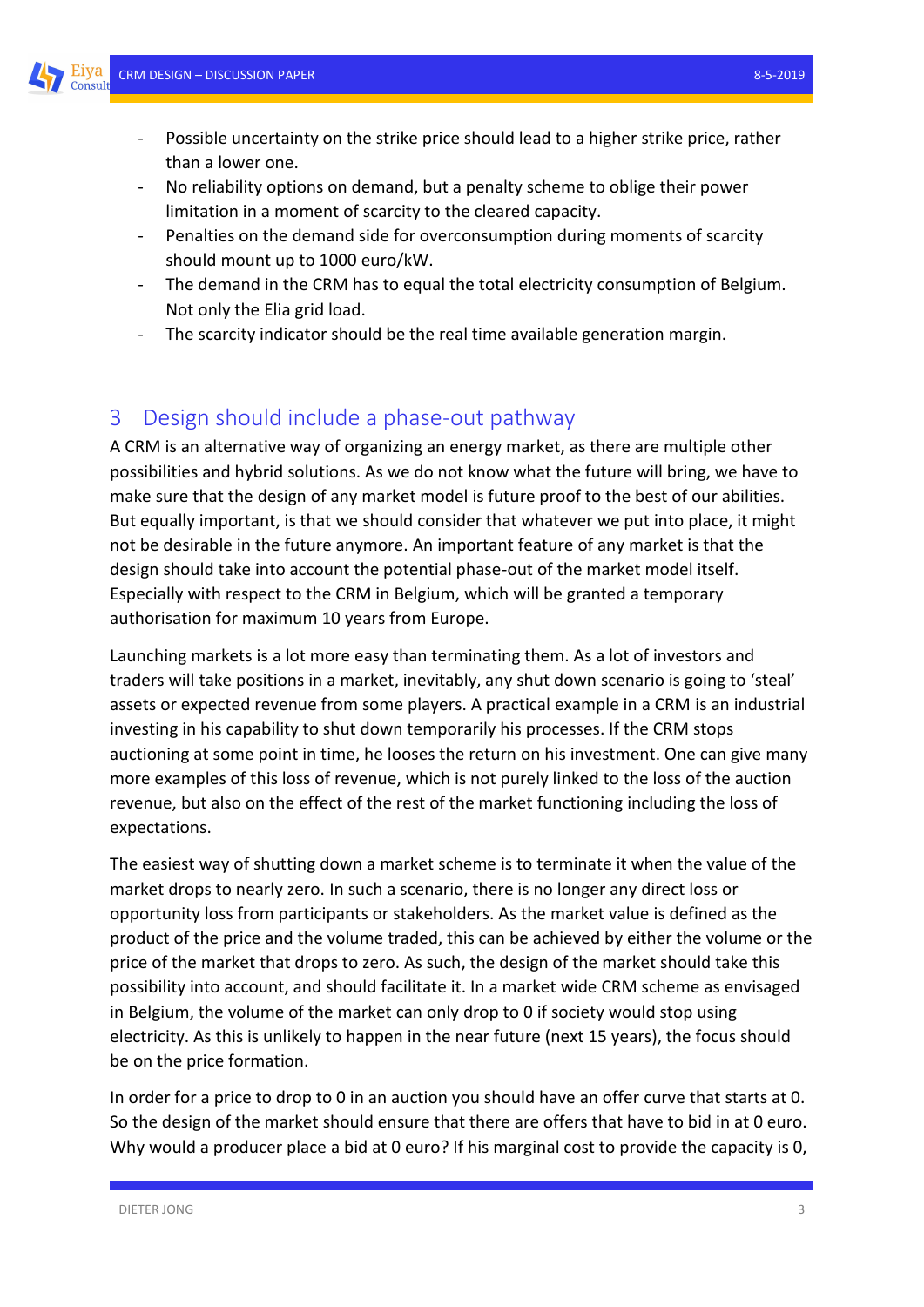Eiya

then logically, he would be bidding at 0 euro if he gets paid the market clearing price. This is the economic theory about marginal clearing prices in auction designs in general. But the above sentence contains a couple of important hypothesis:

1. The marginal cost question: a CRM obliges a producer to be available when a period of scarcity presents itself. As you can expect energy prices to be rather high in such a time, the producer has a natural interest to comply with this request. As such, his marginal cost would be 0.

But if the CRM imposes any penalties on the producer to be there, there is a small chance that he will be in maintenance or technically unavailable at the time of need, and his marginal cost would then become the risk that he has to pay a penalty. As such, a penalty would prevent a 0 marginal cost offer if the penalty is not linked to the return of an auction. The latter has been the case with many ancillary service products in the energy market for instance. If the maximum penalty is equal to the annual revenue generated by the auction, the producer doesn't risk to loose anything more than the opportunity loss coming from the auction itself. As such, with such a penalty scheme, he would still have a 0 marginal cost to bid in.

But a CRM cannot really function without minimum penalties, as this would introduce an uncertainty on the security of supply that it tries to achieve. If the market would clear at 0, this would reduce the maximum penalty to 0, meaning that no producer has any interest to respect the received capacity obligation. One could argue that if the market clears at 0, that there is an abundancy of supply anyway to meet the demand. But still, the theoretical risk remains, and becomes all the more relevant in a small market with a high concentration on certain big units. A 1 GW unit in Belgium for instance would represent about 5-10% of the adequacy balance, so its closure might tip the scale significantly even in a 0 price clearing scenario. The more decentralised the market is, the less likely a significant % of the installed capacity closure will occur. This is also related to the envisaged portfolio bidding that is common practice in the Belgian market system. Portfolios should be encouraged to remain as small as possible, specifically for this purpose.

Additionally, if the CRM interferes with the possibility of the producer to capture any profit in the energy only market, the marginal cost would be quantified as the loss of potential revenue (opportunity cost). This is the case in Belgium, as the reliability options scheme introduces the 'loss' of high spot prices that have to be paid back above the strike price. So one should balance the introduction of reliability options against the 0 marginal cost offer possibility. But reliability options, although merely defined in the high level CRM law today, seem to be the preferred option in Belgium. Therefore, we can conclude that in the current scheme of the BE envisaged CRM, it is unlikely that there will be a natural offer curve starting at 0 euro. The only option to achieve this part of the curve, is to oblige producers to bid in at 0 euro.

2. The market clearing price: a producer will only bid his marginal costs, if he assumes that any market price that he shall receive and that comes out of the auction has to be at least equal to his bid. In a paid as bid scheme, the producer will always include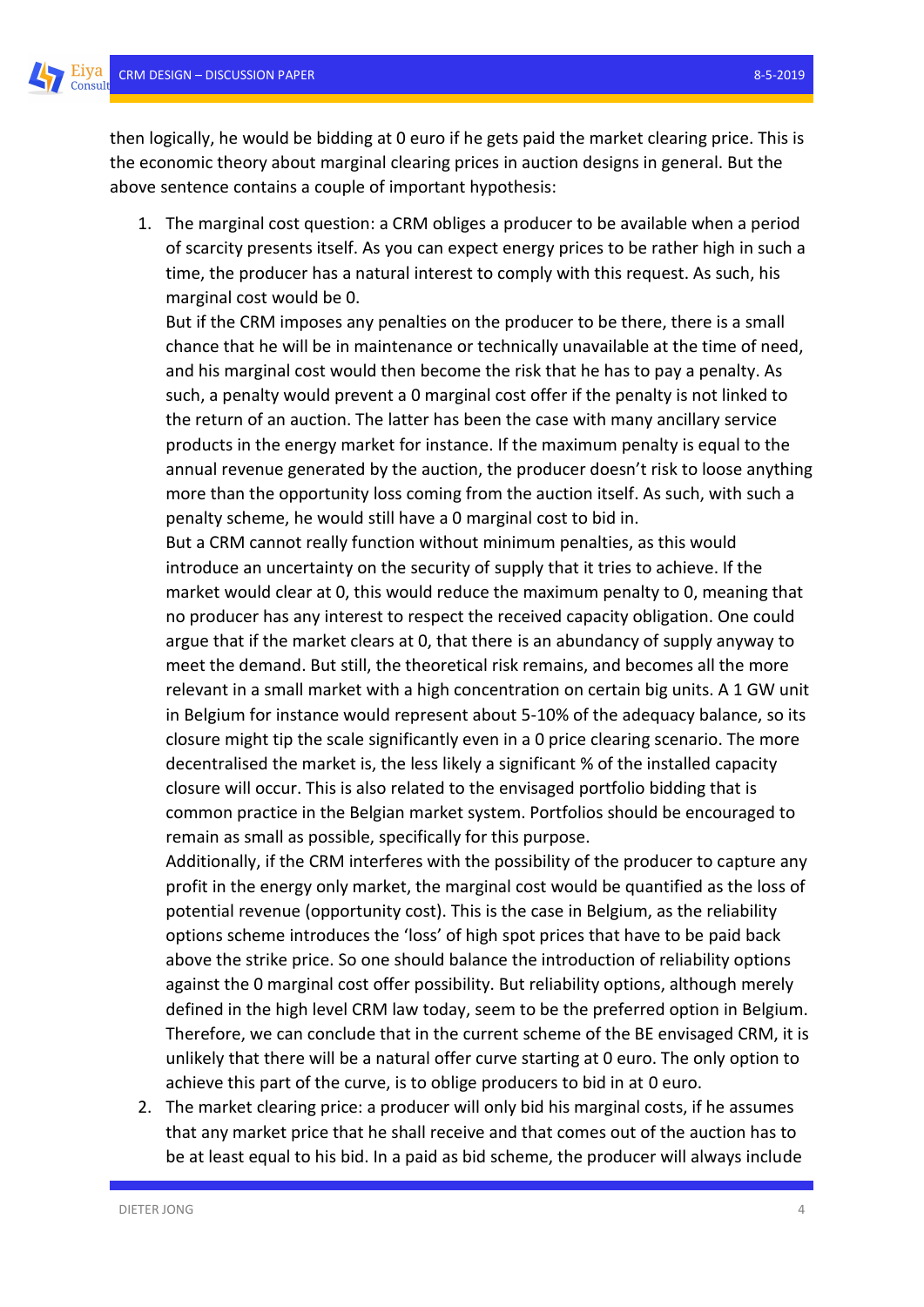a (positive) margin that he hopes to make if he is selected. So naturally, he won't be offering at 0 euro. Therefore, a paid as cleared is a necessity for an offer curve to start at 0.

How do you oblige a producer to bid in at 0 euro from a legal perspective without nationalising the asset and without imposing a 'cost' or a 'risk' on the producer that is unfair? In most CRMs, they obtain this result by obliging existing capacity to bid in at 0 euro, under the condition that a paid-as-cleared scheme is applied. As such, they are assured to receive the same contribution as the winning bid. The winning bid can either be set by a new project, which means they'll get a contribution that is equal to what a new project would need to get to ensure financial profitability. If the producing asset is so inefficient that it cannot survive with this support in the market, there is a risk that the asset will close down to limit his costs. But as it closes down, it creates an additional shortage in the market which might lack this peak capacity. There are a couple of solutions to this problem.

Either, a solution is to do a multi-round auction process. If the prices are too low, the production plants that are no longer sustainable, will have to announce their closure. In a 2<sup>nd</sup> or 3<sup>rd</sup> fixing, the market cancels them from the offer curve, and they fix the price again. Off course, the call to withdraw the plant has to be followed by an actual termination. The unit cannot remain in the market, as it is no longer profitable, to prevent the withdrawal of production capacity in the offer curve just to boost prices (which would be market manipulation). Forcing a shut down is legally difficult, but without this condition, it is unlikely that no manipulation will occur.

Another solution is to allow existing capacity to indicate a price, but these bids are not taken into account to set the price during the auction process. It is to some extent, an automated multi-round fixing in 1 cycle. With the same conditions that would apply.

Another possibility is to store the closed plants in a strategic reserve until the next CRM auction, which means society will take over the fixed costs of keeping the plant operational for a maximum of 1 year. Society would prefer this option, which is paying the fixed running costs of 1 or a couple of assets, instead of withdrawing them from the offer curve and pay a higher clearing price to all capacity (marketwide CRM scheme).

A particular situation is applicable to Belgium, where closures of major plants have to be announced more than 1 year ahead. As such, they cannot close during the envisaged period covered by the auction. It is however questionable how this criterium will be used towards all participating technologies that are not major centralised production units, as they don't have the same shut down procedure. The design of the CRM should take into account for all technologies that will participate how to tackle this issue. An extension of the procedure currently applied to the big power plants is most likely not realistic on other technologies, and but perhaps desirable. Note that, we are talking about the situation in which there is over-supply and a risk mitigation to prevent massive closures, which are not envisaged anyway in a decentralised market from many assets at the same time. A distinction is to be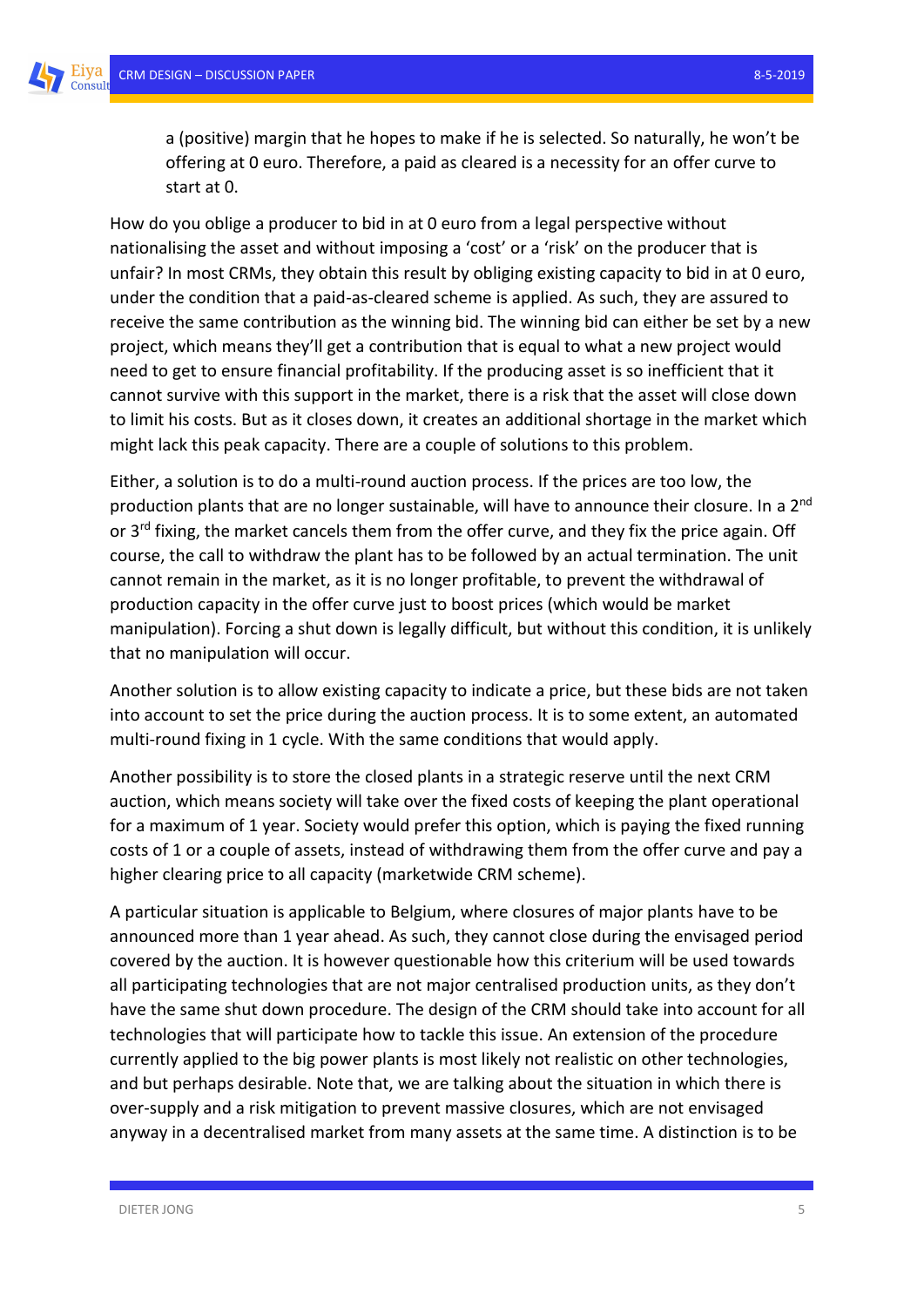made between demand and generation technologies. Demand that leaves the market, by direct consequence, respects its obligations under the CRM. So the problem does not exist.

#### <span id="page-6-0"></span>4 Difference between generation and demand

#### <span id="page-6-1"></span>4.1 Demand or offer curve participation?

With regards to the distinction between generation and demand, the question arises whether demand should participate in the offer curve or in the demand curve. The difference has a rather big impact on multiple parts of the design of the CRM.

If demand has to participate in the offer curve, than the first question that surfaces is how the demand curve will take this into account. Because the main argument for this strategy is to simplify the calculation of the peak demand curve down to a top down analysis of the peak demand that was either historically seen or modelled (and a model should be verified by the actual results on a regular basis). If the demand side was historically not participating to the peak demand in the moments with the lowest remaining available margin in the system, then it is not taken into account in the demand curve in such an approach. Therefore, it should not be capable of offering any demand reduction in the offer curve, as it would not reduce the peak capacity. On the other hand, if accidently they would consume during the peak, because they don't have any obligation to avoid these moments, they could pose a problem to the system health.

If the demand was historically participating to the peak consumption, then it can lower the peak by reducing its own contribution. The same reasoning applies: by how much can it really reduce the peak demand, and by how much is there a liability that if a part is left without any obligation, that it might be there at the exact wrong moment in time.

An average way of taking this into account is to use some kind of derating factor that would vary between 100% if the demand is always fully activated in times of scarcity, or 0% if the demand is always switched off at those times. This allows some kind of alignment between the demand curve and how it reflects this capacity, and the active reduction the demand side could engage itself to.

But the approach of a de-rating factor is a kind of averaging methodology. Moments of scarcity are rare historically, and therefore most designs rely on modelling the grid (not enough relevant data points on an identical 'society' framework). But models are build on historical data and situations also, and therefore, again, apply a kind of averaging methodology. The model will detect 'on average' how the demand was present in modelled moments of scarcity. But then there is the statistician who drowned crossing a stream with an average depth of six inches.

Although a joke, it demonstrates perfectly the problem that we encounter while using derating factors to cope with the demand potential. The lower the derating factor, the less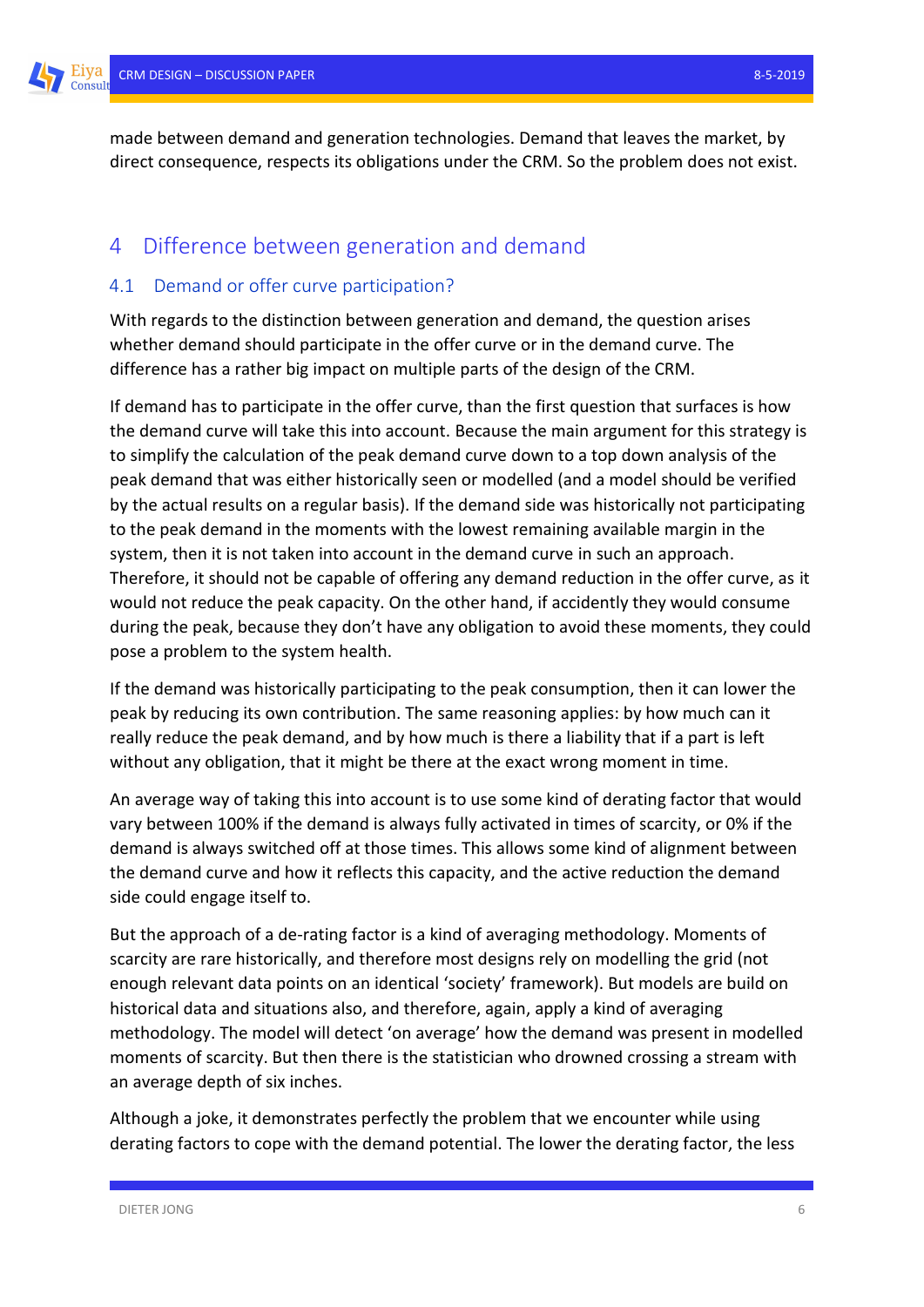the demand will receive an obligation to remain idle during a moment of scarcity. Which in return increases the risk that it might be activated at the wrong moment.

One could argue that the derating factor can only be used to determine the volume that the demand side can offer, while not determining the capacity obligation that is applied to the site. In practice, this means that a 10 MW peak consumer, with a derating factor of 70%, will only be allowed to offer 7 MW of volume in the offer curve. So he will only be rewarded for 7 MW, instead of 10. But he might consume, and therefore will pay, for 10 MW. This would introduce a structural overpayment of capacity, without the possibility for a consumer to recover his costs even if he disconnects fully from the grid. If applied market wide, this means consumers will pay for the theoretical peak they can get, if they would simultaneously spike. Which in practice will not occur, and therefore all consumers will receive a 'synchronicity' discount from the overfinancing of the system. Although this will solve the issue related to the transfer from consumers to producers in general, it will create distortions on the local level. Because demand that always spikes when the scarcity occurs will get 'free capacity' due to this effect, and vice versa for the demand that usually disconnects anyway at those moments.

Derating factors are usually applied to model the unforeseen technical failures that can occur. Like the N-1 design criterium that is fairly well known to electricity grid design modelling. But not to 'average out' the potential, for which the above shows that it would not be a very robust method. Note that on the long run, if demand has always shut down in moments of scarcity, due to the existence of a capacity market, it raises the question on how the derating factor will evolve over time. Because as the demand is never present during moments of scarcity, any model will eventually evolve to a derating factor of 0%, whereas once the demand is no longer incentivized to respects its obligation, it might popup for 100% at the moment of scarcity. It creates a vicious circle over the long term.

If derating factors are applied on every individual site, to take into account their participation to the synchronous demand peak, then one can ask himself the question: why don't we take this information into account in the demand curve. And if we do, then why raise the demand curve by a demand calculation of what could happen at any price, only to see the counter weight of that volume in the offer curve at a limited price? Wouldn't it be more elegant then to take the volume into account in the demand curve at a limited price right from the start and leave the offer curve unchanged?

If demand can participate in the demand curve, it requires a bottom up approach to determine the peak demand instead of a top down approach. This complicates the calculation of the demand side modelling, but as is shown above, this is inevitable anyway if the correct incentives are to be provided.

A bottom up approach would require a close cooperation between the transmission system operator and the distribution grid operators to analyse the contribution of every single consumer to the peak demand. For most quarter-hourly metered volumes, this comes down to a correlation analysis of individual time series compared to the national peak demand.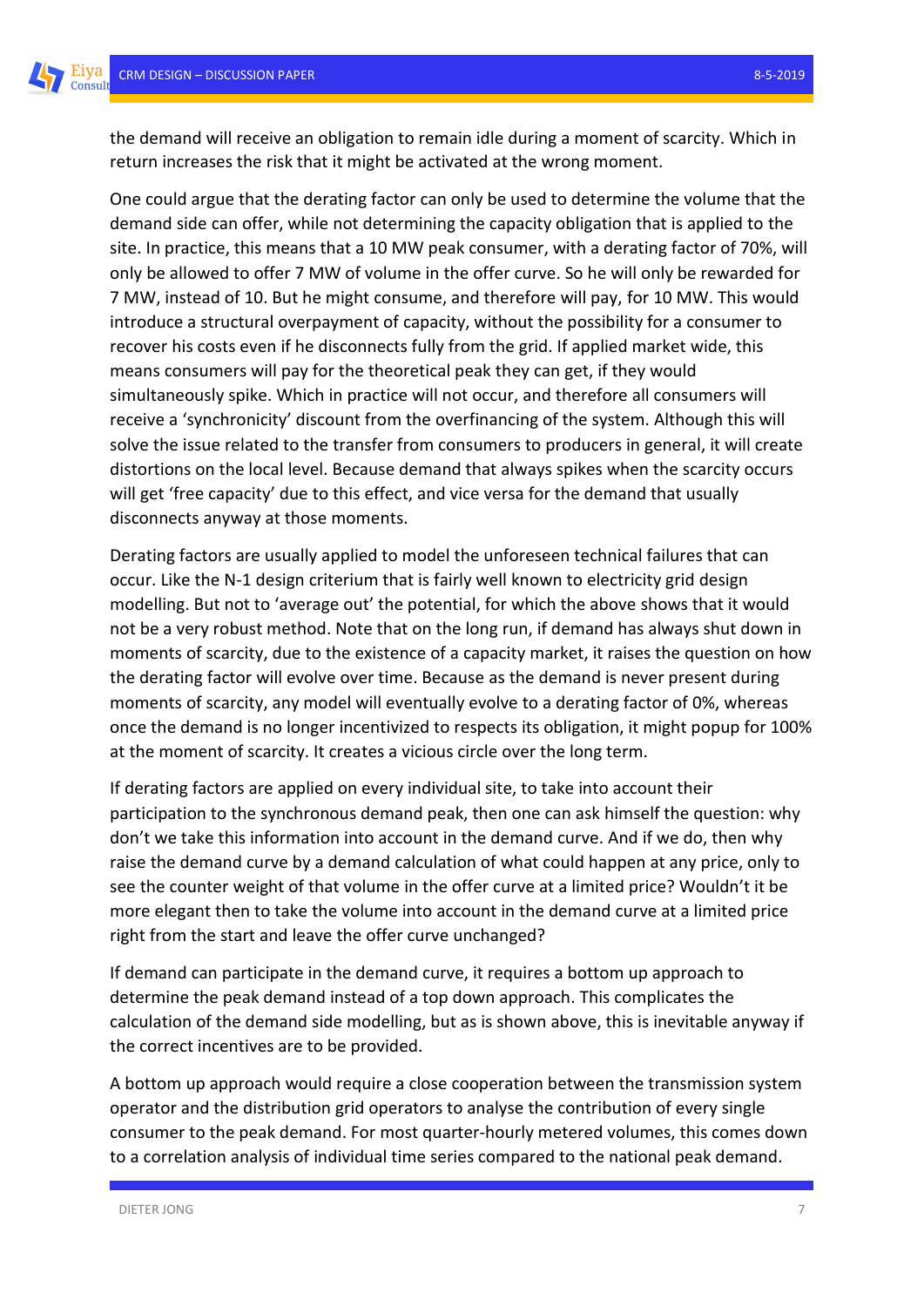Although it concerns a lot of data, it is perfectly feasible on a scale like Belgium, as this kind of analysis have been performed already with respect to grid fee simulations recently in Flanders for instance by Fluvius.

For annual or monthly metered volumes, this contribution is not measured, and therefore requires a calculation method. Typically, low voltage networks are designed while taking into account a synchronicity factor of 20%. So the grid operator assumes when designing the grid, that a 10 kW connection would be able to supply 5 10 kW consumers. That doesn't mean that 1 consumer does not peak at 10 kW at some point in time. But that if he does so at the moment of scarcity, that 4 other consumers are most likely not going to consume anything at that moment. As the connection limit of a cable imposes a hard limit on the maximum power consumption that can be supplied through it, this is to some extent similar to the design issue the CRM faces. As such the 20% could be a good indication. Applied to the low voltage network, this means that every low voltage consumer participates to the CRM with about 20% of his maximum connection capacity.

But the 20% can also be calculated and verified historically to avoid any over- or underdesign issues from the distribution grid planning to be introduced into the CRM design. If we consider the historic peak demand occurrences, and we subtract the quarter-hourly time series from it, we remain with the low voltage 'unmetered' peak demand. This result divided by the connection capacity of the underlying 'unmetered' connection points will result in a percentage that could be applied instead of the 20% if needed. In conclusion, even unmetered volumes like YMR and MMR can be taken into account in a bottom up approach of the peak demand determination. Note that digital meters will facilitate the process and limit the uncertainty even further in the future.

If we are capable of defining the individual volume contribution of a consuming connection point, then the question remains whether it would be feasible to collect a price indication from each of these connection points to establish a price based demand curve that could replace the top down analysis. If all consumers participate by contributing their maximum price that they are willing to pay for their synchronous peak demand, then the demand curve can be constructed as such. It would result in an ideal situation in which no consumer would pay more than needed to secure adequate capacity for his needs. If the price of the auction would go too high, consumers would have chosen themselves to be limited or even disconnected in those moments of scarcity as they would consider the cost too high for the resulting benefits from it.

But it is highly unlikely that all consumers will explicitly state a price, and therefore the question remains what to do for those who don't. Actually, that question is the same as in the top down analysis. The top down analysis assumes that all consumers have a certain value of loss load, their willingness to pay for the availability of power. Therefore, we have already set the price for those consumption points that do not explicitly want to specify a price: they agree to the VOLL. The only design feature that should be respected is that the VOLL should ideally be higher than the actual willingness to pay, and as such does not create a free option for those consumers who would have a higher willingness to pay but are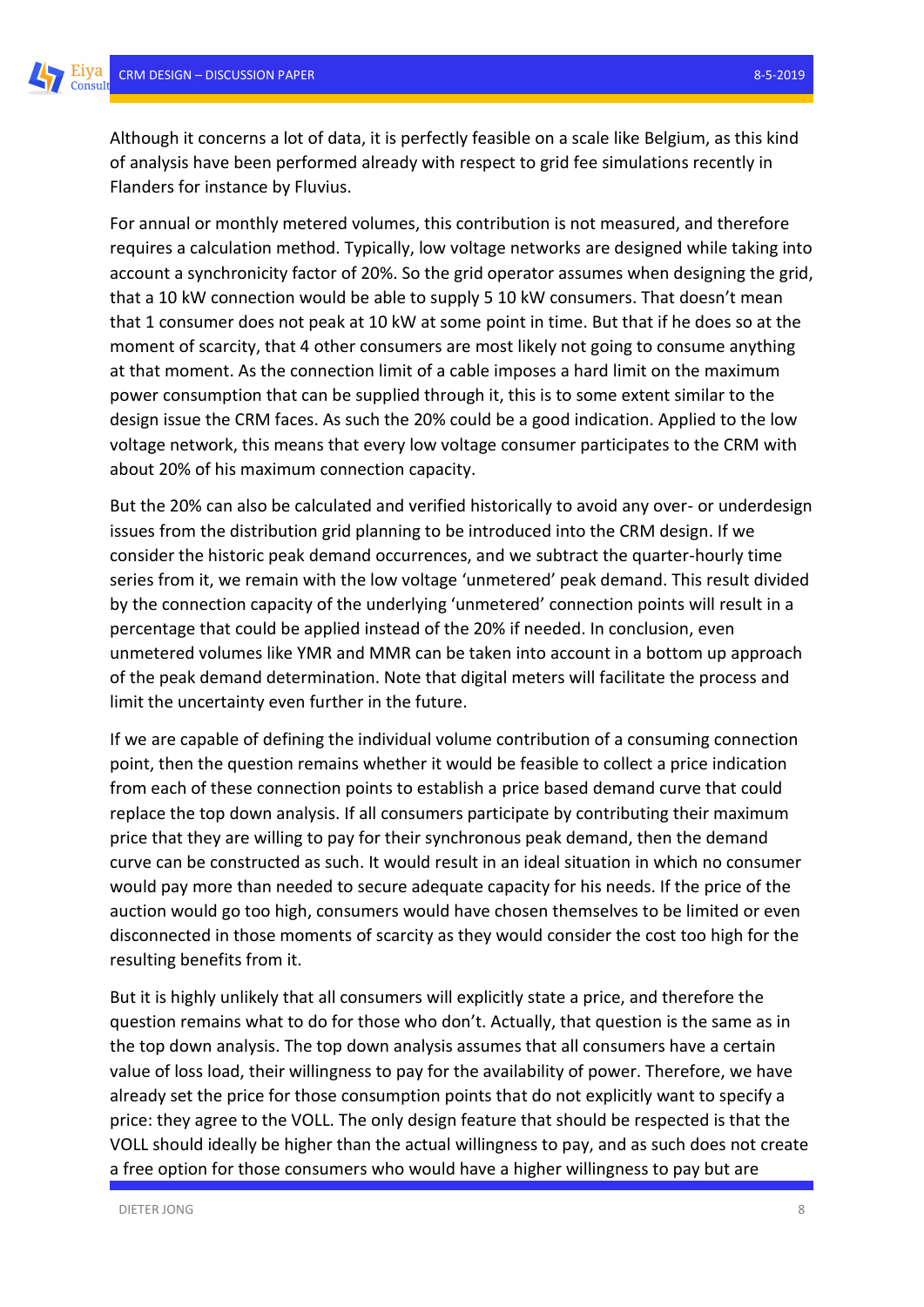capped by the VOLL. A high VOLL would also create an incentive to consumers to become active in their explicit bidding.

The top down demand curve analysis takes a secondary objective into account: the willingness to pay is also depending on the frequency of the loss of load. This is expressed through the LOLE (loss of load expectation). Indeed, it is fair to say that a consumer is willing to pay more for the final kW that powers his essential applications then he is willing to pay for the optional kW to power his nice-to-have maybe applications. In order to cope with that characteristic, a consumer should even be allowed to express multiple price thresholds for different parts of his peak power consumption. And for those consumers not explicitly stating a price on a part of their peak power needs, the VOLL would apply on those kW in the demand curve.

It would solve the derating factor issue, as the consumer will only be paying for the capacity that he asked for, and will be technically limited to that capacity in moments of scarcity.

#### <span id="page-9-0"></span>4.2 Reliability options for design

It would also solve the reliability option problem for the demand side. Because a reliability option imposes on a generator that he pays back the spike prices above a certain threshold. The reasoning behind it, is that a consumer already paid for the availability of sufficient capacity, and therefore, a market price well above the marginal generation costs should in theory be impossible, as sufficient availability of competition would cap the market to the marginal cost of the last available generation asset. Therefore, any market price above the highest marginal cost of each generation unit participating to the CRM should be impossible, or relates to some kind of wind fall profit that should flow back to the consumer via a reliability option scheme. It is called a wind fall profit, as in an energy only market, the peak generator would have to recover his fixed and capital costs through the occurrences of price spikes in times of scarcity. But as the CRM has the goal of eliminating structural scarcity, these price spikes would be less high and less likely. If they however do occur, due to international import and export trade for instance, the consumer risks to pay 2 times: once for the CRM, and once for the price spikes that shouldn't have occurred.

Note that in this point of view, it would be unrealistic to put various strike prices out there. There is only 1 marginal cost price that would be the highest of the market wide CRM supported fleet, and that one is the highest possible market price without wind fall profits. All lower prices that could occur in the market, would have occurred anyway, with or without a CRM, and are therefore no windfall profit for the generators. Simply put, if you are able to construct a generator with a marginal cost of 1 euro/MWh, you will construct it anyway (with or without a CRM), because your business model is expecting higher prices on a significant amount of hours which gives you the return on investment. The introduction of a CRM would provide you with an additional revenue stream, but it would also, in an isolated market, cap the market prices in times of scarcity to the marginal cost of the unit necessary to supply the final MW, which is a loss of opportunity. The windfall profit of a CRM would then not be the difference between the market price and the 1 euro/MWh marginal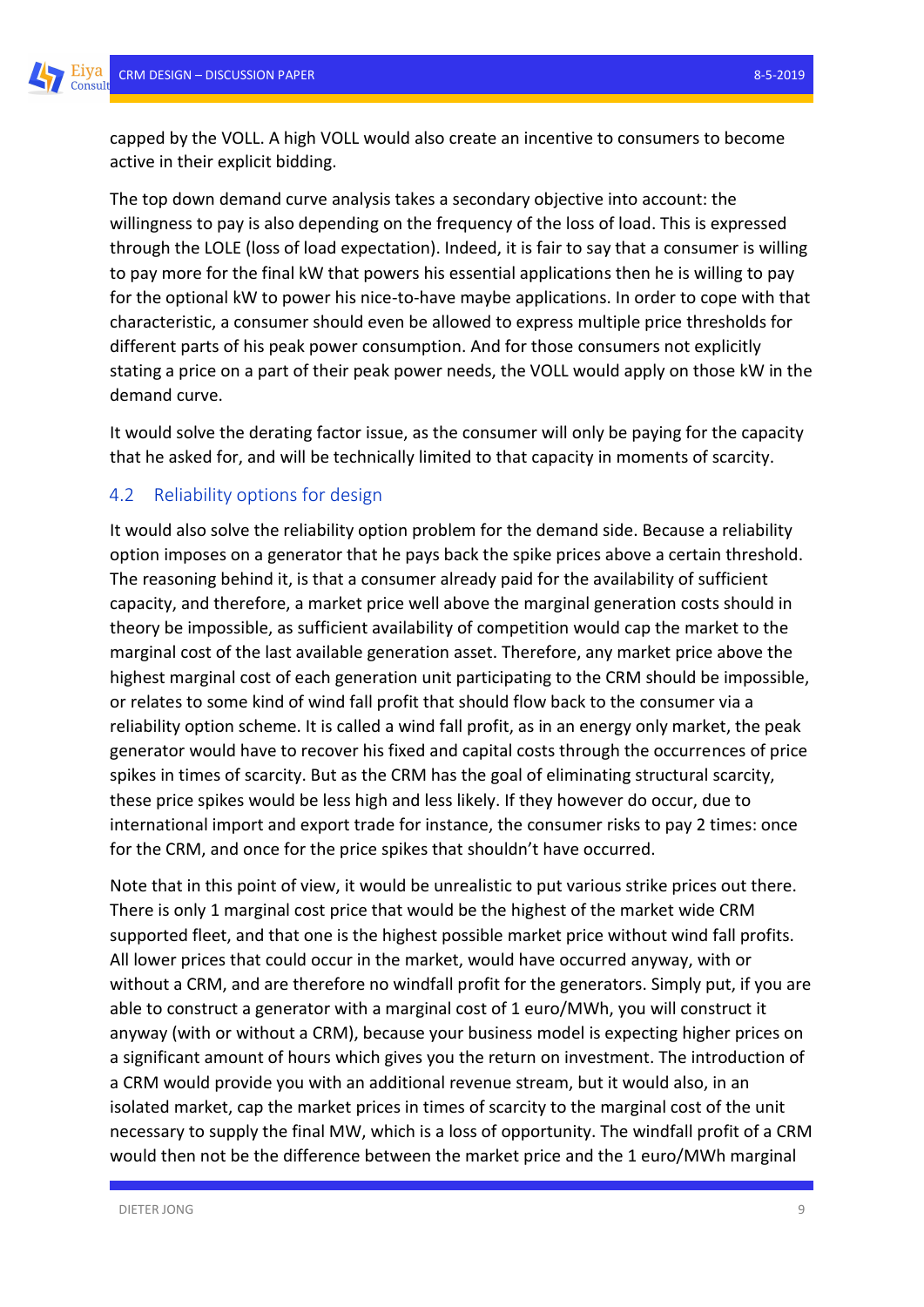cost of the generator, but it would be the difference between the expected revenue from price spikes in an unconstrained market and the constrained market via the CRM reliability options. As such, this would be: (expected price spike level – marginal cost of the most expensive unit/the real market price) \* the chance/frequency of moments of scarcity that would have triggered the most expensive unit to run. Note that this formula is equal for any participating generator which is selected through the CRM and has a marginal production cost that is below the highest marginal production cost. As such, it would be unfair to introduce different strike price levels for different participating units, as this would create an additional opportunity loss for generators, that they will try to recover in their CRM bid.

As the highest marginal cost would only be known after the clearing of the CRM, but it does constitute an important parameter in the cost recovery bid of a generator (opportunity loss), one could argue that the strike price of the reliability option has to be defined up front based on an estimated marginal cost for the final production unit. If the strike price is below the marginal costs, the participant to the CRM risks that if he has to run during moments of scarcity at a loss as he will have to payback the difference between the market price and the strike price. This would increase the CRM auction price, equal to the risk assessment of the participant as to how many hours he potentially has to run at a loss. It would also create an incentive for the participant to try to avoid being available during moments of scarcity to avoid these running losses, which relates to the potential penalties he will have to pay for non-availability (see above).

If the strike price is above the marginal cost, it would create a windfall profit for the producer in case he has the highest marginal cost, and he therefore would have set the highest possible price in the energy only market with an adequate balance between offer and demand (as is insured by the CRM). Similar to the price increase in the CRM that a low strike price has, the opportunity gains will lower the CRM bid price of a participant in case the strike price would be above his marginal cost. He will assess how many hours he is supposed to run in a worst case scenario, and will subtract these 'revenues' from his bid price in the CRM. Note that he will have an incentive to be available, and as such, there is no relation to the penalty for non-availability.

The CRM and energy only market act as communicating vessels in this respect. But as Europe puts the main focus of the market model on the energy only market, and a design focus to limit the CRM revenues to the bare minimum, one could argue that a higher strike price, above the marginal costs, is most likely the preferred option. But it shouldn't be too high to avoid significant wind fall profits. It is however rather likely that in Belgium, our marginal generator unit in times of scarcity would be a kerosene fuelled turbine, for which the strike price could be rather well estimated up front.

The problem starts when demand is allowed to bid into the offer curve. Demand can have extremely high marginal costs to shut down their once-every-10-years applications. For a pure demand side oriented technology, that actually shuts down demand (shifts demand in time), one could argue that a strike price is unnecessary. As there will be no windfall profit for this unit. They won't 'make money', as they will shut down and 'not buy', as opposed to a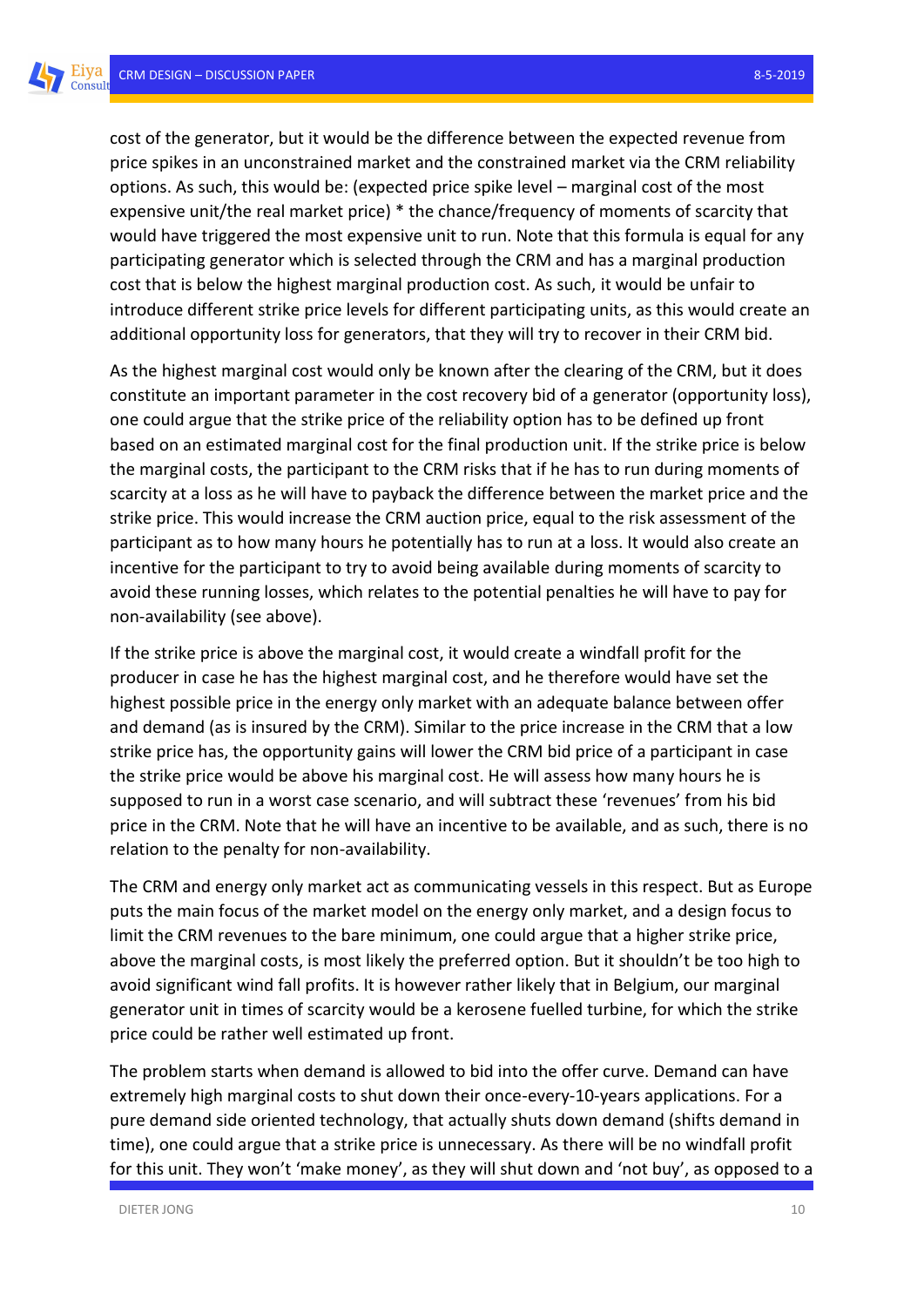generator who would 'sell' in the market. It is a cost avoidance scheme, instead of an occasional revenue surplus.

However, if demand is shifting to other fuel sources than electricity, the demand reduction becomes economically similar to the use of a generation asset on site, behind the meter, to reduce the demand for power in those moments. To ensure a level playing field with the generators, and a fair contribution to the other consumers, a strike price should be applied to the demand side offerings as well in this case. For the exact same reasoning: if they are the most expensive marginal cost to provide the final MW in times of scarcity, than any price above this marginal cost would be an excessive market price which would create a windfall profit for the entire market.

But as these prices could be very high, one could be tempted to solve the issue by applying different strike prices for different offers in the CRM. As said above, this is not in line with the primary objective of a reliability option and would increase the cost and importance of the CRM to the detriment of the energy only market.

If demand is participating however in the demand curve, the problem of the reliability option does not apply. The demand side would have evaluated how much the availability of power would be worth to them, and as of which amount they would consider alternatives (either a shut down, a shift in time, or a fuel shift). This individual evaluation of how many private investment would be needed to enable these activations, would result in their maximum bid price in the CRM auction. If the clearing price of the CRM is below their maximum bid, they would be considered as a consumer during times of scarcity, and will therefore not be subject to any power limitations, but they would pay the CRM cost to those technologies that provide them the opportunity at a lower cost than their own individual cost assessment.

If the clearing price of the CRM is above their maximum bid, they wouldn't have to pay for the CRM, as they are considered 'disconnected' at a moment of scarcity. They should make the investment of being able to shut down/shift, and they should ensure that in times of scarcity, they disappear from the demand side in the market. If they are however active, they should face penalties, to make sure that they don't have an incentive to bid too low in the CRM compared to the necessary investment they have to make. In such a case, a strike price or reliability option is not applicable either.

How high should this demand penalty be to ensure compliance of the demand site with the auction results? The penalty should be at least equal to the peak demand of the site (the actual peak demand, not the requested one in the CRM tender) at the market clearing price of the CRM. If the penalty is lower than this value, it would incentivise the demand site to offer a low volume at a low price. As such, it would either set the price to this low value, or it would in any case lower the total market value of the CRM with its lower volume demand. But in the end, if it would consume more, it would not pay more than the (artificially) low result of the CRM. As this creates a structural shortage in the market (under dimensioning of the CRM) this is not desirable.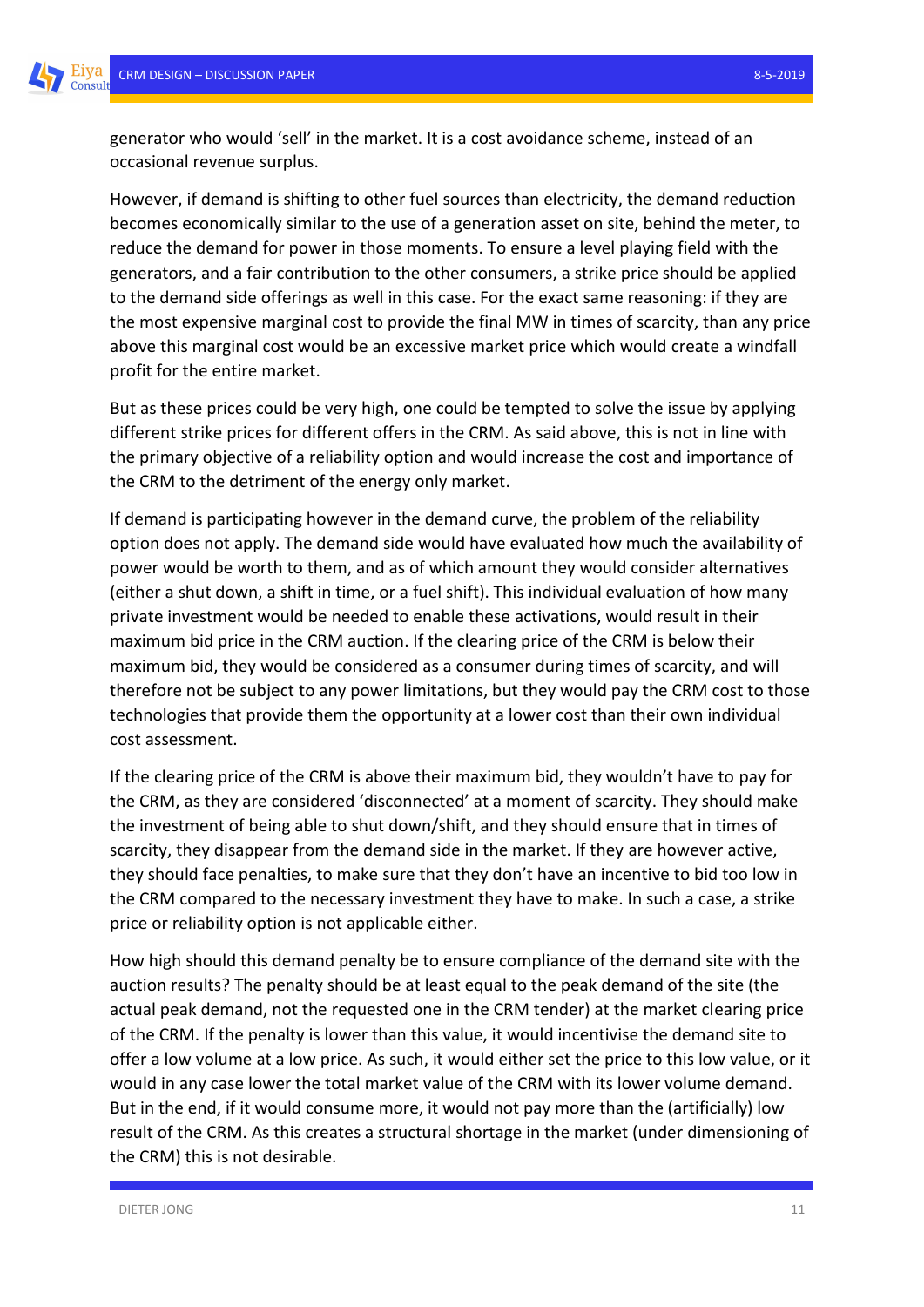If the penalty is too high, this would create a risk for the demand site if they would not clear in the CRM. If they would put their price below the clearing price, they would get an additional obligation compared to the situation in which they would set a demand price above the clearing price. With a potentially high risk on this additional obligation, the demand site would receive an incentive to overprice their demand, in order to avoid the penalty risk. The overpricing would come on top of the necessary investment that would be needed in their individual case to limit their power usage in times of scarcity and will reflect as such the technology risk that the infrastructure would not respond to the activation signal to limit the power usage. But if the infrastructure would not respond, it would introduce a structural shortage risk on a system wide level. As such, one could argue that the penalty should remain sufficiently high at least.

Sufficiently high relates thus to the technology risk of the application needed for the consumer to limit his power consumption at a moment of scarcity. We can assume that the most expensive way of shifting demand to another moment in time, is a battery. Batteries currently can be bought for less than 1000 euro/kW with a 2 hour back-up. As such, the penalty per kW could be 1000 euro. As such, the consumer, in the event he is unable to sufficiently guarantee his power limitation, will have at least the incentive to build a battery in order to avoid the penalty resulting from the CRM.

#### <span id="page-12-0"></span>5 Identifying a moment of scarcity

As is shown above, many of the risks related to the bidding in a CRM are related to the potential cost/opportunity loss times the chance of occurrence. The latter is the amount of moment of scarcity that can be expected in the next year, covered by the CRM. In order to identify this amount, a clear definition of a moment of scarcity is needed.

A moment of scarcity, in respect of the CRM, is a situation in which a structural shortage of generation capacity to meet the maximum demand risks to destabilize the grid. As electricity cannot be stored, an overconsumption on the grid shall start to lower the frequency of the grid, which in turn shall activate safety procedures at the generation units resulting in a potential total black-out. The CRM tries to avoid these moments of structural shortage. It is important to align on this definition, as it clearly means that a CRM, in the Belgian context, is not a price regulation tool.

A moment of structural shortage therefore is the balance between two variables:

- 1. The demand
- 2. The generation

The demand can be defined as the total load on the Elia grid, meaning the total demand on all substations at 30 kV or higher. If this definition of the demand is used, it means that the CRM should act accordingly, and disregard the underlying voltage levels, both in terms of generation assets as well as in terms of demand. As such, the total peak demand on the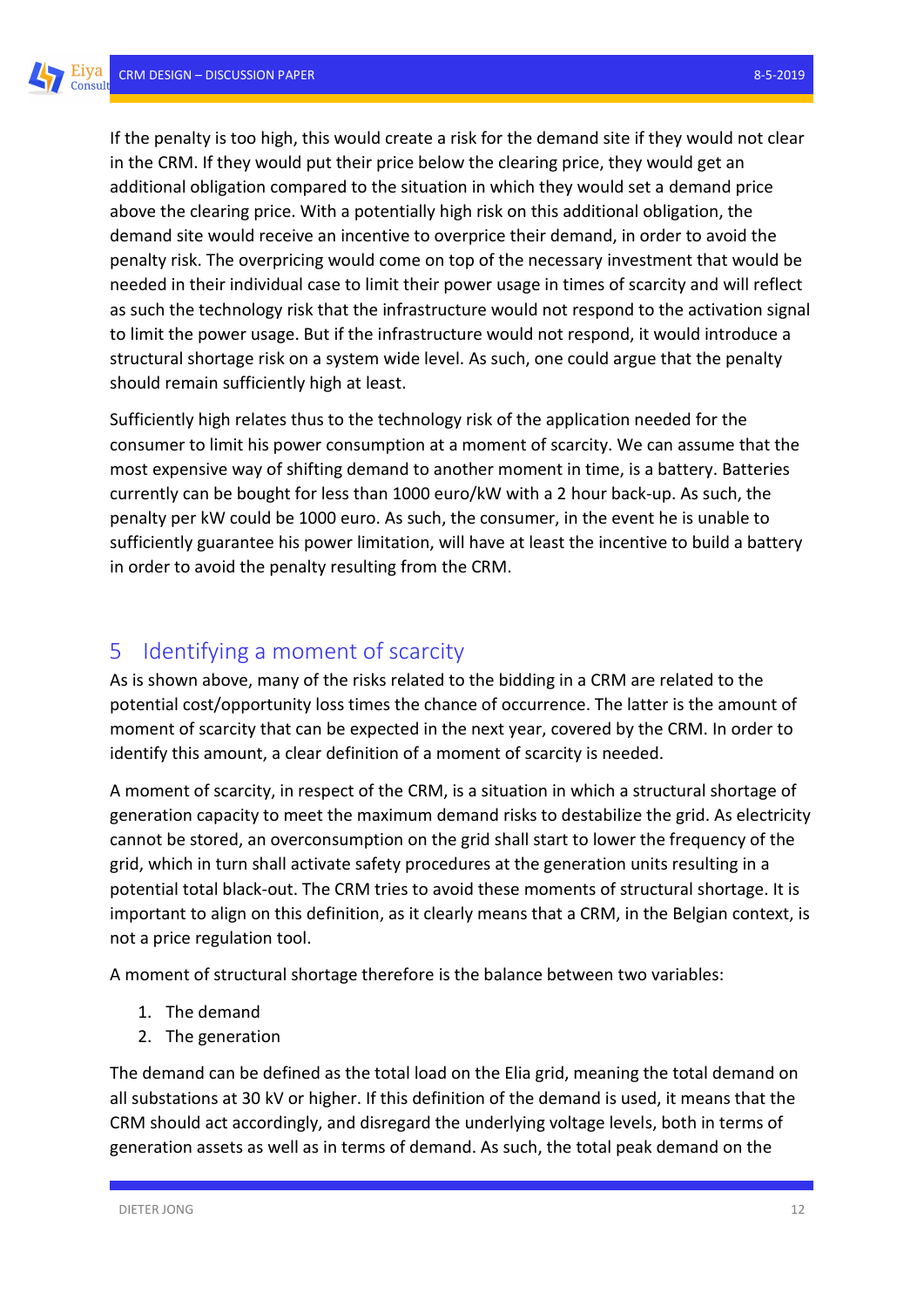concerned substations should be measured, modelled and covered by generation assets directly connected to this voltage level or above. This would however raise issues as to how to translate the CRM to the final consumer invoice, as the contribution of each substation inevitably will look at the underlying assets. Knowing that a large part of the peak demand is also generated at the level below the 30 kV, it would make no sense to treat this part of the grid as a black box that cannot participate in the auction.

Therefore, demand can be defined as the total electricity consumption in Belgium at any point in time. If defined as such, the CRM should cover the total demand as well in terms of volume, but any grid connected asset, consumer or producer, should be allowed to contribute. As such, any consumer or producer shall contribute to the CRM whatever he or she is willing to pay for their share in the total demand.

Can we measure the total electricity demand? For the moment, we cannot. There is a large part of the low voltage network that is not measured, as has been discussed before. But we do measure in real time the load on the 30 kV and above substations, as is already published on the Elia website in near real time. We could look at the bottom up calculation of the demand on the lower voltage level, and correlate this demand during its highest peaks with the available meter readings on the substations. As such, we can define a contribution factor, that could show us how far we are from the peak demand for which the CRM was designed at any moment in time. A small example: let's say during one of our highest peak demands, the load on the 30 kV network mounted up to 5 GW. Then we know that as long as the load remains below 5 GW, that we are not yet near a moment of scarcity for which the CRM was designed. As such, we could look at the real time metering of the 30 kV infeed, to determine how far, relatively in percentage, we are from 5 GW of consumption. If we reach a 95% threshold, we could define this as a moment of scarcity. Similar, we could use the real time metering of Elia on the higher voltage posts to define the relative distance to a maximum peak demand.

This definition however does not take into account that there might be a lot of demand that is willing to shut down to avoid a scarcity issue in rare occasions. As such, the total demand could be higher than the volume auctioned in the CRM. For instance, if in the future a lot of wind would be available at some point in time, we have a lot more generation capacity available, and as such, demand can be allowed to consume without any limitation. However, if the wind is not available, an even lower level of demand could raise a moment of scarcity. If we would start to shut down demand as of a 97% threshold from the maximum peak demand that was auctioned in the CRM, we might be shutting down demand in cases where there is an abundancy of renewable energy available to cope with the demand.

Other CRM markets look at the available generation margin. This looks at the difference between the available generation and the actual demand. As such, a high availability of generation allows a demand that is well above the volume auctioned in the CRM. But in a moment of scarcity because of low generation availability, demand would have to be reduced to the level that was auctioned in the CRM. The European network codes oblige nearly all generation units to provide an availability schedule to the TSO. As such, the TSO